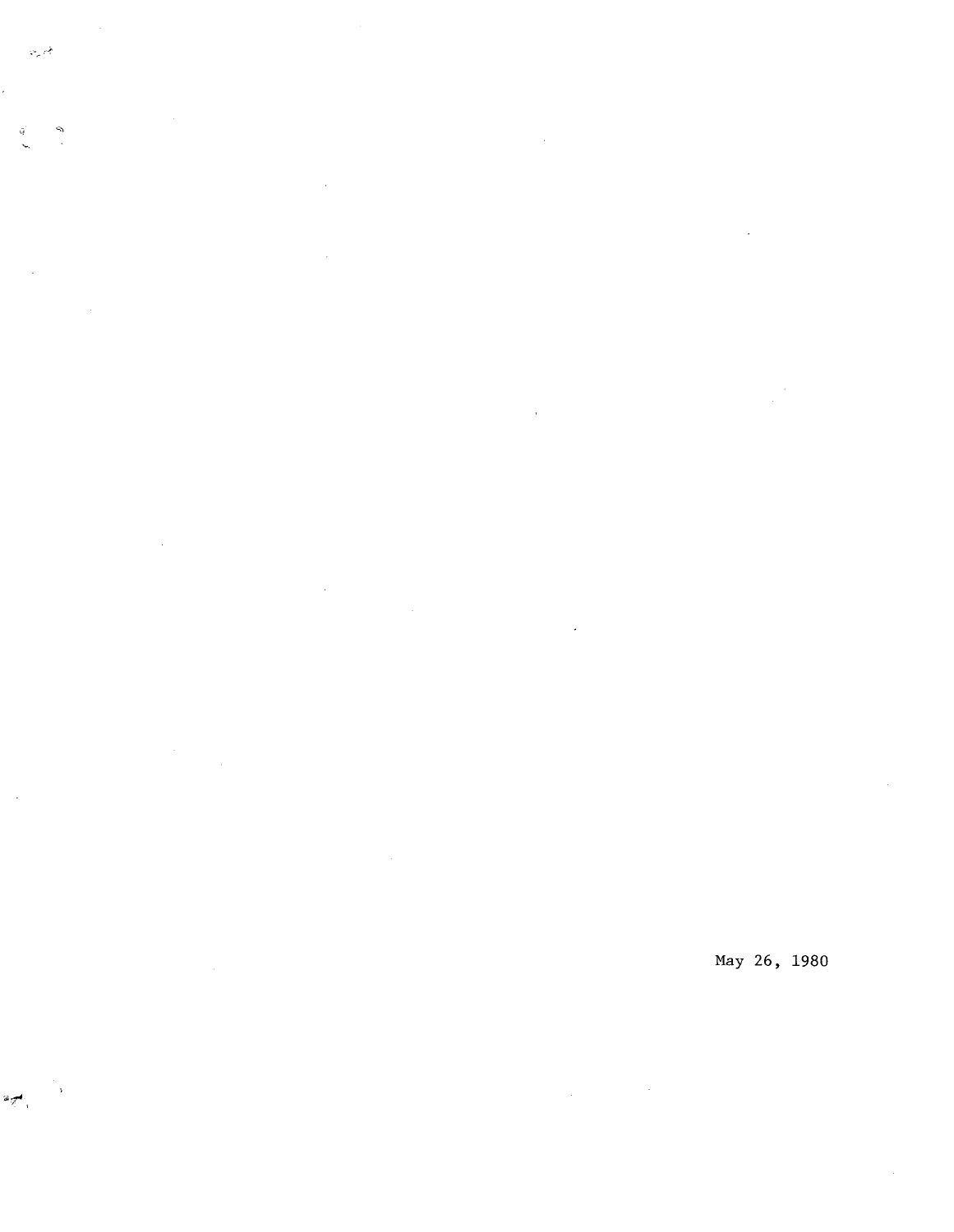The Minutes of the 62nd Meeting of the Executive Committee of Science Faculty Council held at 2:30 p.m. on Monday, May 26, 1980 in 250 Allen Bldg.

Members Present: C.C. Bigelow, Chairman; Profs. J. Charlton, P. Loewen, B.D. Macpherson, K. Mount, D. Punter, J.M. Stewart, R.G. Woods; Mr. G. Stewart (SSA); R. Chabluk, Acting Secretary.

Regrets: Profs. P.K. Isaac, N. Losey

Visitors: D. Derenchuk, B.R. Henry (Awards Officer), G. Paulley, D. Roscoe, M. Karasick.

The Chairman opened the meeting by introducing Professor Henry of the Awards Office. Dean Bigelow suggested that the Minutes of the 61st meeting held May 7th, 1980 be approved and that item 3 of the Agenda be dealt with first in order that Prof. Henry be inconvenienced as little as possible.

 $1)$ It was moved (J. Stewart/J. Charlton)

> "That the minutes of the 61st meeting be approved and that Item 3 of the Agenda be considered first."

> > CARRIED.

2) Selection of the Various Faculty Bursary Award Winners

Dean Macpherson suggested that a tentative selection of winners be made for all categories and that a covering motion be made at the conclusion of deliberations in order to ratify the listing. The awards were to be considered in order of monetary value.

# University of Manitoba Faculty Association Scholarship

Professor Henry informed the meeting that the award has been increased to \$600.00 this year. Five students being considered all had 4.5 GPAs; since none of the usual criteria were helpful in breaking the tie, it was decided to use continuity of high GPA as a criteria. Using this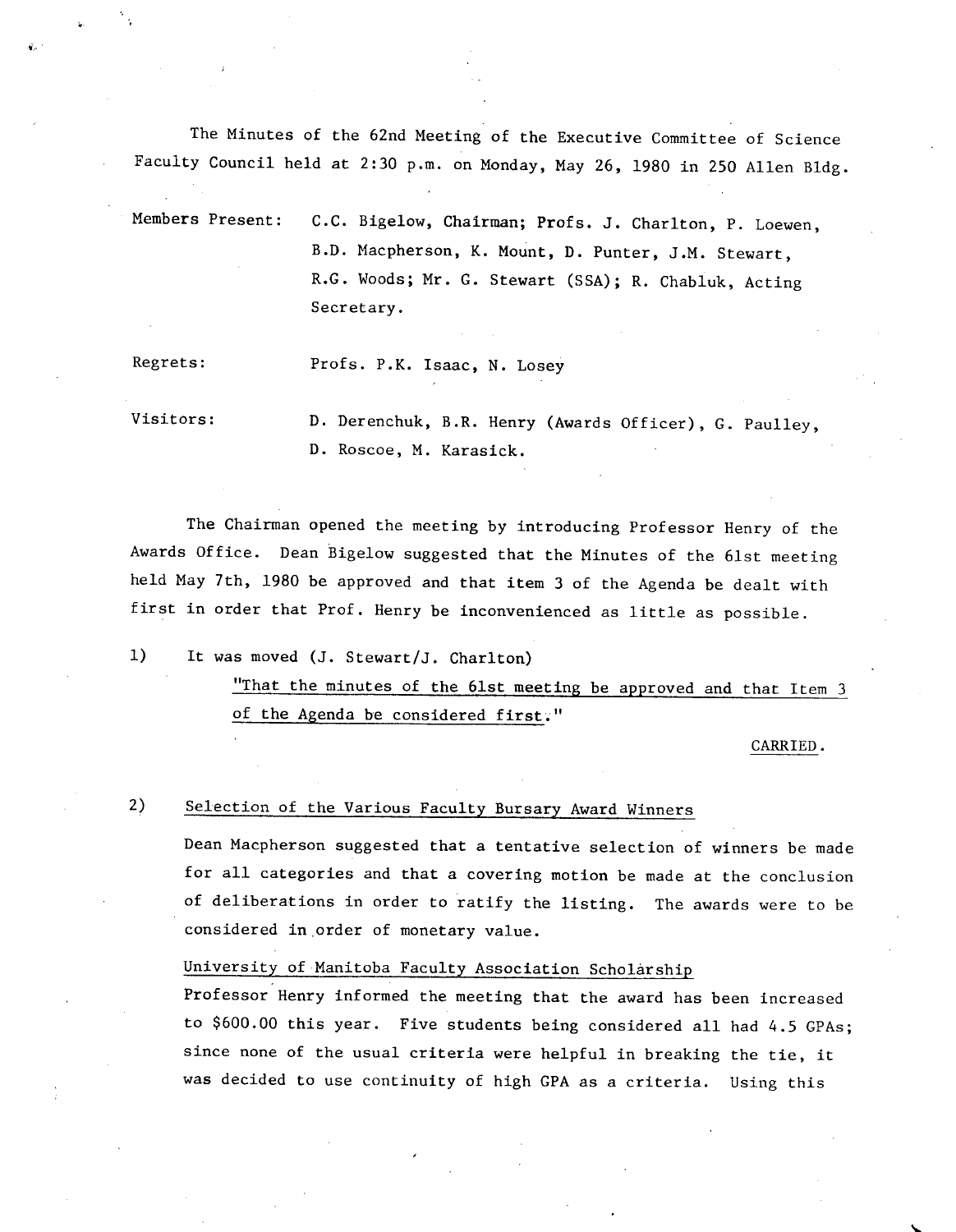guideline, Ms. Addison would have been chosen as winner; however, Prof. Henry informed the meeting that she had received the Allied Chemical Scholarship. Since the terms of reference state that the UMFA scholarship is not tenable with any other scholarship or bursary within the University's own program, and the Allied Chemical one is granted through the Chemistry Department, Ms. Addison was eliminated. The final tentative choice was Mr. D.M. Panisko, #5136820.

#### Dr. Maxwell S. Rady Scholarship

This was granted to Ms. A.J. Ferg, #5131762, using the criteria of her having taken all 2nd year level courses.

# Morton Stall Memorial Scholarshi

Granted to Mr. C.D. Brown, #5115055, on the basis of his 4.5 average and his having made application to Medical School for next year.

# Rosabelle Searle Leach Scholarshi

Awarded to Ms. J.F. Lobel, #5237318, who had the highest GPA in final examinations in first year Science.

University Women's Club of Winnipeg Awarded to Ms. S.L.Birnboim, #5110562.

Benjamin Cohen Scholarship Awarded to Mr. B.D. Bowerman. #5114653.

# Isbister Undergraduate Scholarships

1) Mr. R.G. Jaworski, #5206143 (GPA 4.45)

Moved (Macpherson/Loewen) that Albak and Intrator be considered for Isbisters in spite of the fact that neither one, if he remained in the same program, would carry a full course load next year in the Faculty of Science, since both were applying to Medicine.

It was decided that this should be a split motion. Vote was called on: Intrator's eligibility - 5 in favour, 2 opposed, CARRIED. Albak's eligibility - 5 in favour, 2 opposed, CARRIED. Therefore: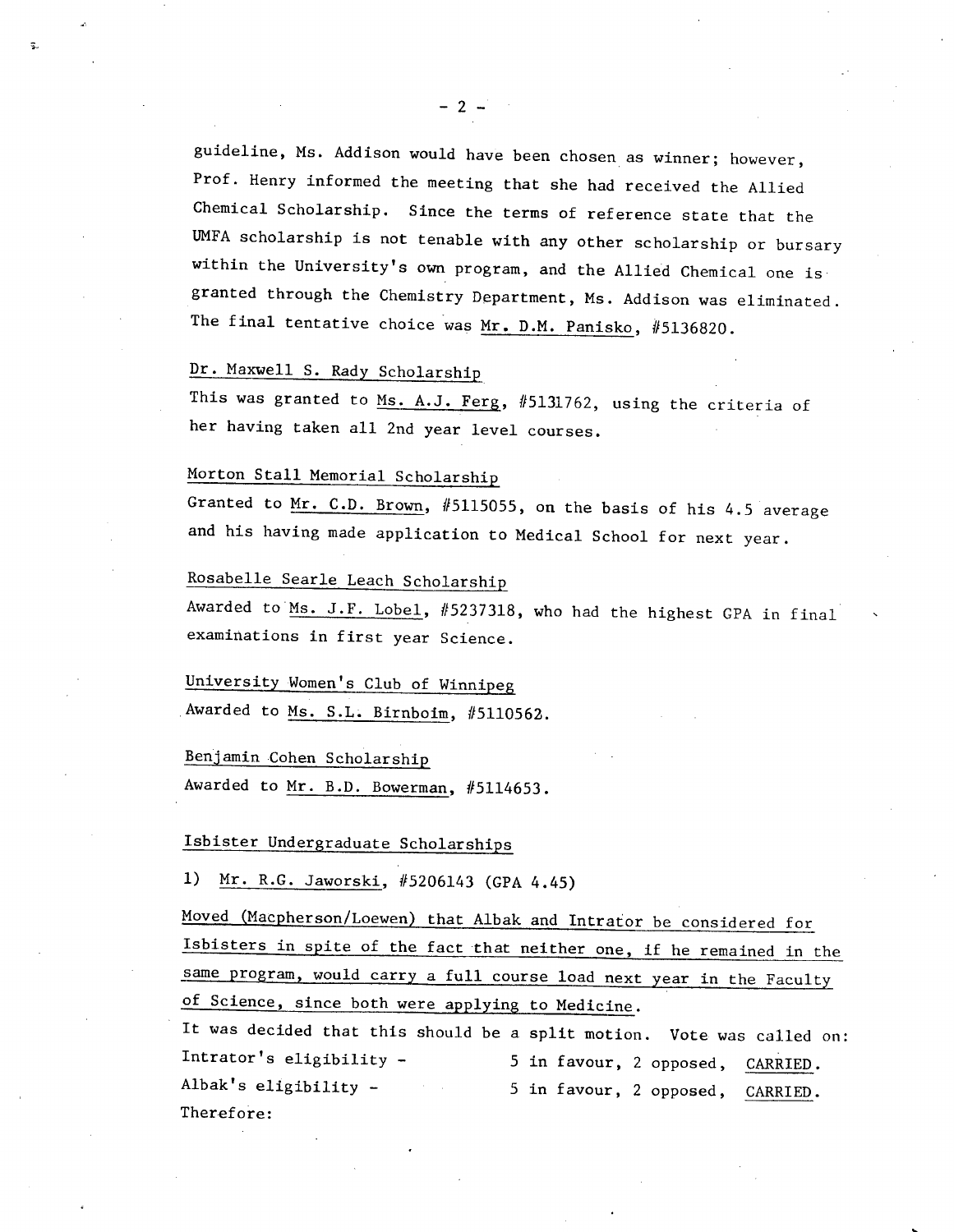- $2)$ Mr. R.E. Albak, #5038341 (GPA 4.45) was awarded an Isbister, with the proviso that he must register in the Faculty of Medicine next year.
- Mr. H.M. Intrater, #5034684 (GPA 4.42) was awarded an Isbister,  $3)$ with the same proviso as above.
- 4) Mr. R.N. Kleiman, #5110567 (GPA 4.41).
- $5)$ Mr. A.J. Stephens, #5126626 (GPA 4.40), using the criteria of highest grades on higher level courses.

Dean Macpherson suggested that it was possible to split one Isbister and 8 Alumni Association awards among the nine students with GPAs of 4.40; however, this would make little monetary difference and it was decided not to do this.

# Moved (Charlton/J. Stewart) that Mr. Stephens be given a full Isbister. CARRIED.

Alumni Association Scholarships

 $\mathbf{e}$ 

| 1)  | Mr. C.N. Bernstein, #5221434 (GPA 4.40) |                      |
|-----|-----------------------------------------|----------------------|
| 2)  | Mr. J. Cha, $#5105652$                  | Ħ                    |
| 3)  | Mr. M.D. Kinack, #5236476               | Ħ                    |
| 4)  | Mr. F.T.P. Lee, #5122073                | n                    |
| 5)  | Mr. M.P. Meyers, #5136520               | 11.                  |
| 6)  | Mr. W.J. Mortimer, #5206496             | 11                   |
| 7)  | Mr. D.A. Wong, $#5136613$               | $^{\dagger}$         |
| 8)  | Mr. T. Wong, #5115268                   | Ħ                    |
| 9)  | Mr. G.W. Dueck, #5234356                | (CPA 4.35)           |
| 10) | Mr. K.J. Kardash, #5213821              | 11                   |
| 11) | Mr. D.R. Stich, #5201053                | Ħ                    |
| 12) | Mr. M.W.K. Wong, #5201849               | (CPA 4.33)           |
| 13) | Mr. P.M. Burega, #5110825               | (GPA 4.30)           |
| 14) | Mr. N.F. Han, $#5125814$                | $\pmb{\mathfrak{g}}$ |
| 15) | Ms. W.R. Mooney, #5215699               | n                    |
| 16) | Mr. N.J. Pizzi, #5027719                | $\mathbf{H}$         |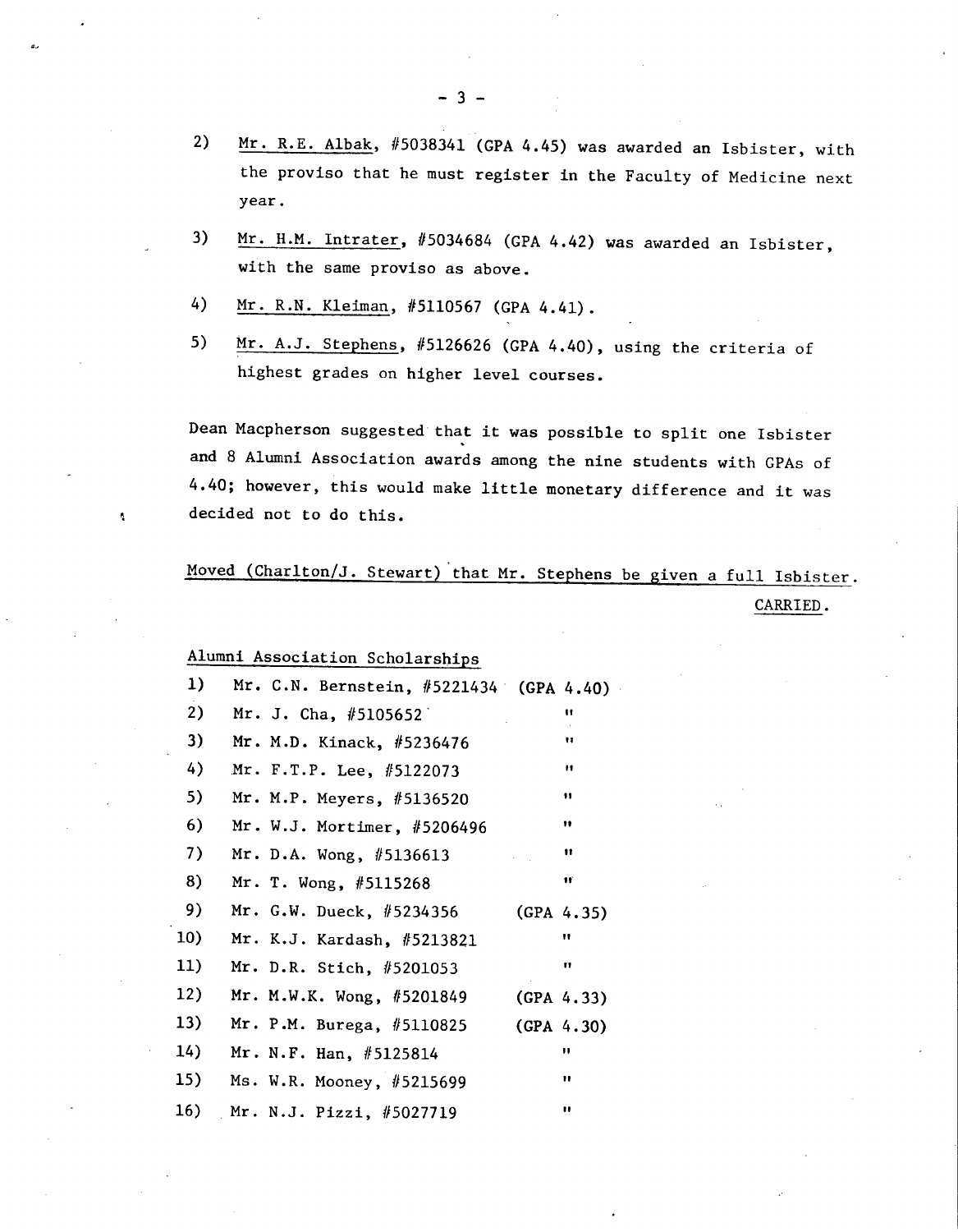$17)$ Mr. C. Rihal, #5117294 (GPA 4.30) Mr. D.J.G. Stephen, #5115563 **it**  18)  $19)$ Mr. R.W. Tomczuk, #5235600 **it**  Ms. C.J. Zegalski, #5215064 **it**   $20)$ 

> The following four students were to share three Alumni Association Scholarships between them (3/4 each):

> > $\mathbf{H}$

 $\mathbf{u}$ 

u

- 21) Mr. C.T. Carson, #5207474 (GPA 4.25)
- $22)$ Mr. M.J.H. Goosen, #5114124
- $23)$ Mr. K.P. Lui, #5018685
- $24)$ Mr. G.S. Mowat, #5111994

# Governor-General's Gold Medal

This was awarded to Mr. R.N. Kleiman, #5110567, on the basis of his standing in the first two years of a Science program.

It was moved (Macpherson/Loewen) that the meeting ratify the list of award winners.

CARRIED.

It was moved (Macpherson/Charlton) that Prof. Henry and Mrs. Derenchuk be empowered to make whatever alterations they require as a result of students not being able to accept awards, etc. and implement the decisions made at this meeting.

CARRIED.

3) Discussion of terms of reference for an Ad Hoc Committee to Consider a Co-op Program and an Ad Hoc Committee to Consider a Proposed B.C.Sc. Degree.

Discussion ensued regarding the wording of the Terms of Reference for the Proposed B.C.Sc. with special reference to the mention of Mathematics content. Prof Mount felt that Statistics content should also be scrutinized, etc. Dean Bigelow reassured the meeting that Mathematics content had been singled out because of past problems, but that all courses in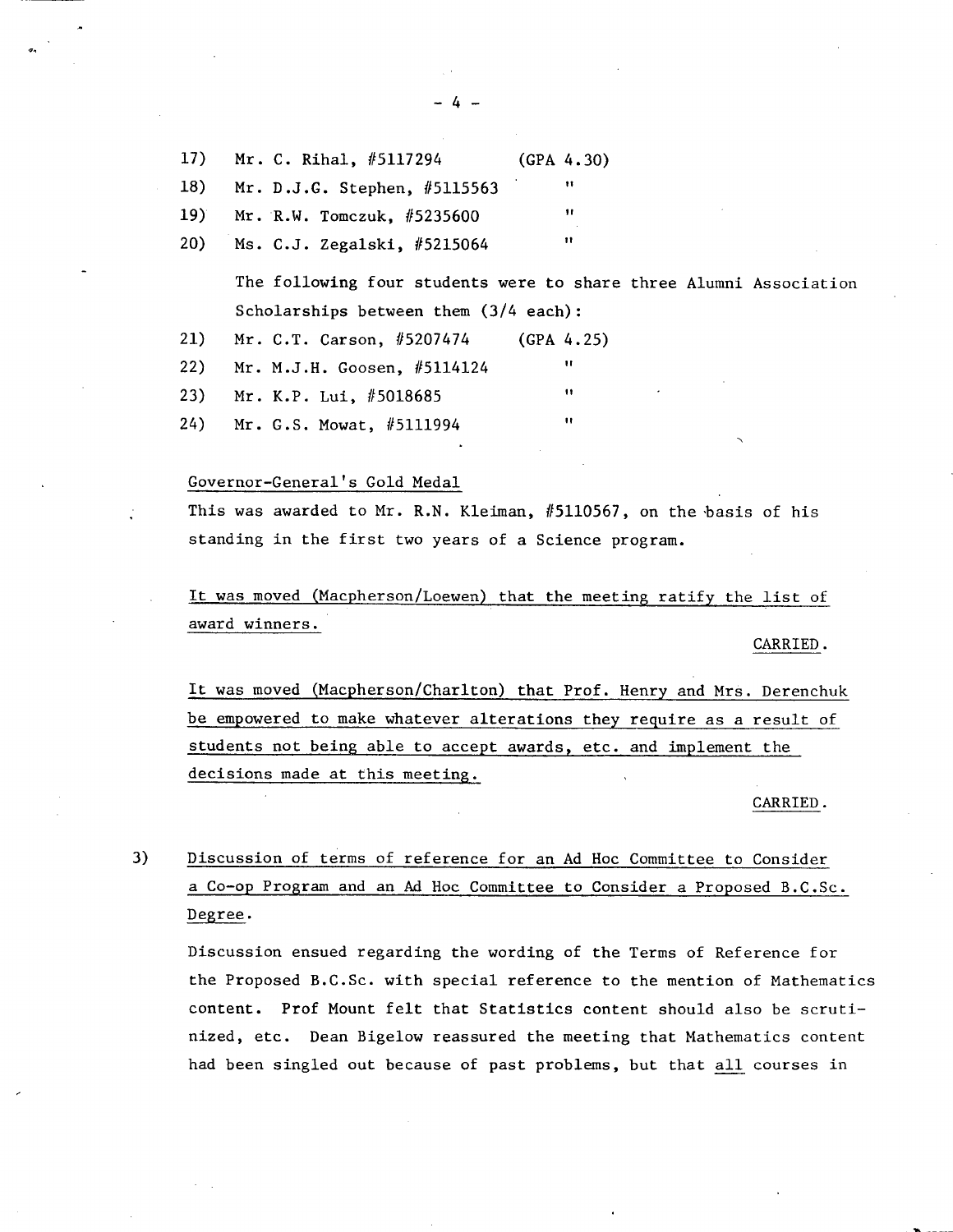the program would be scrutinized by the Faculty Committee on Courses. The Ad Hoc Committees were to submit progress reports by 1 September 1980. The Chairmen of these committees were to be actively involved in the work of the committees. Mr. G. Stewart asked if student representation would be permitted. The matter was discussed, and a suggestion was made that perhaps students could be given observer status. However, since these committees were to be kept small in order that they could work very quickly, Dean Bigelow decided that students would not be included as members, but that they will be consulted by the committees for their opinions.

Dean Macpherson was questioned regarding the necessity of travel to gather more information on the Co-op programs currently in effect. He responded that visits had been made in the past to both Waterloo and Victoria, but that a trip to Memorial University might be desirable since each institutions' programs were quite different and because much more practical information could be obtained from a visit to the people directly involved than could be gathered from an official report.

# 4. Course and Program Changes

#### Change in Mathematics Minor Program for Faculty of Arts Students

The proposed change to the Mathematics Minor Program for Faculty of Arts Students (circulated with the Agenda) was discussed. It was moved (Macpherson/Woods) that the proposed change be accepted.

CARRIED

#### $(29:308,$  Issues in Technological Change

The proposed course could be included in the B.Sc. programs, if approved. Funding has been obtained from the Ministry of Industry, Trade and Commerce.

It was moved (Macpherson/C. Stewart) that the proposal be accepted.

Discussion ensued regarding the suitability of the course for Science students. It was suggested that the courses would be at least as acceptable for credit in the Faculty of Science as some of the Fine Arts

-5-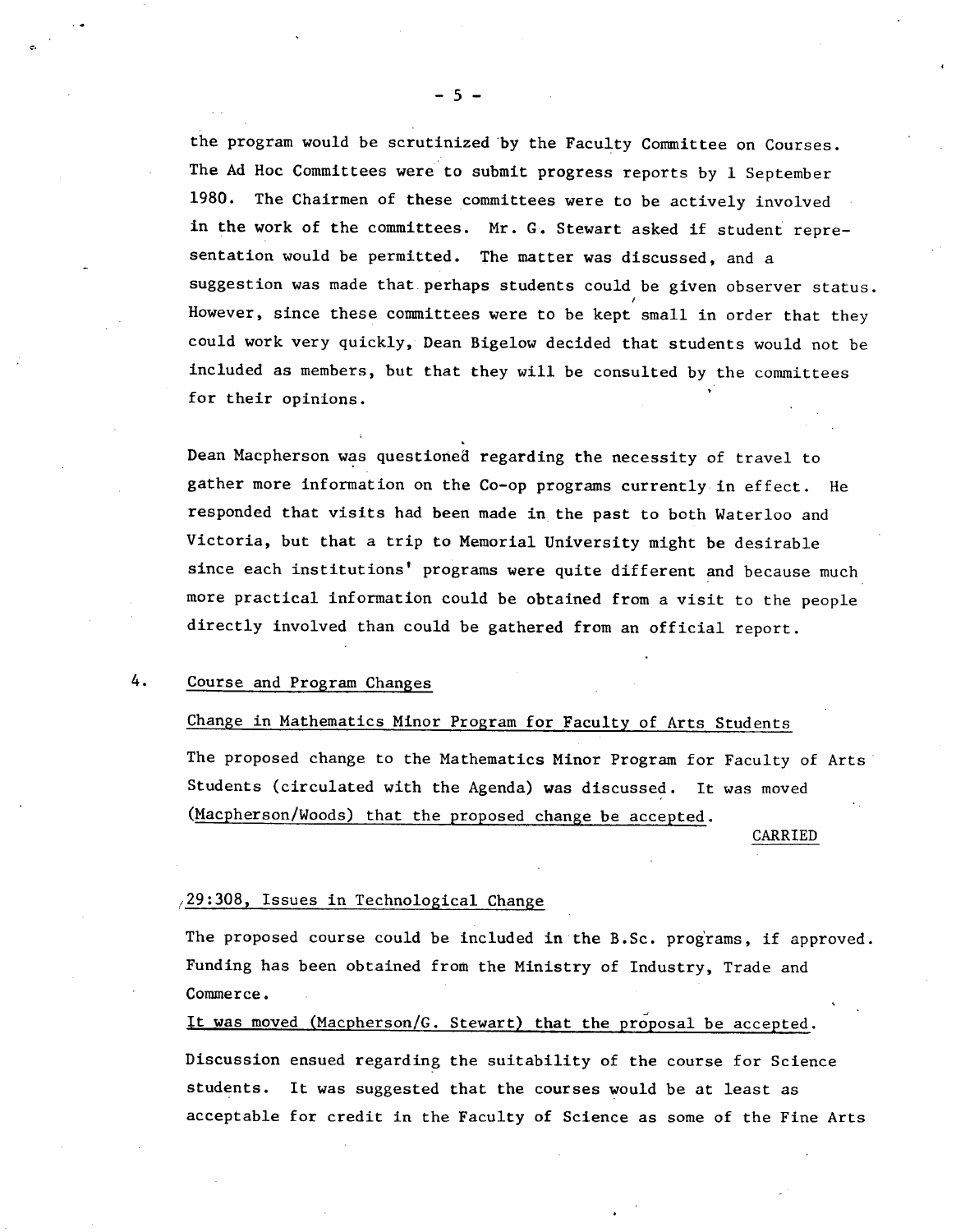courses for which we currently permit credit. The Chairman referred to the orgin of the suggestion for the course which arose from a meeting of people representing government, industry and science at York University last year. It was felt then that such a course would provide background for students in science and engineering who accepted managerial or government positions. The Chairman suggested that we try the course but that we monitor the content carefully to ensure that it is of sufficiently high academic quality.

The motion put forward by Dean Macpherson was CARRIED.

-6-

#### 5. Other Business

The Chairman informed the meeting that, because of irregularities which occurred during the final examinations, a student has been expelled from the Faculty for a year; the student is now launching an appeal against the severity of the disciplinary action taken against him. To this end, we will need to establish a Faculty Discipline Committee to hear the appeal. It is suggested that this committee be the membership of the Committee on Student Standing less Dean Macpherson, and that Dr. G. Robinson be asked to act as chairperson. Two students will be added to the Committee; Dr. Bigelow would consult Mr. Stewart and then name them. The Discipline Committee will have the power to over-rule the disciplinary action of the Dean, should it decide to do so. It is necessary to move quickly in this case, as the student has enrolled in intersession and summer session. Prof. Woods asked if the student ratio on the committee was appropriate. Dean Macpherson said he had consulted Dr. Hudson, the University Discipline Officer, who had agreed that it was.

It was moved (Macpherson/Woods) that the people proposed form the Faculty Discipline Committee.

CARRIED.

Meeting adjourned.